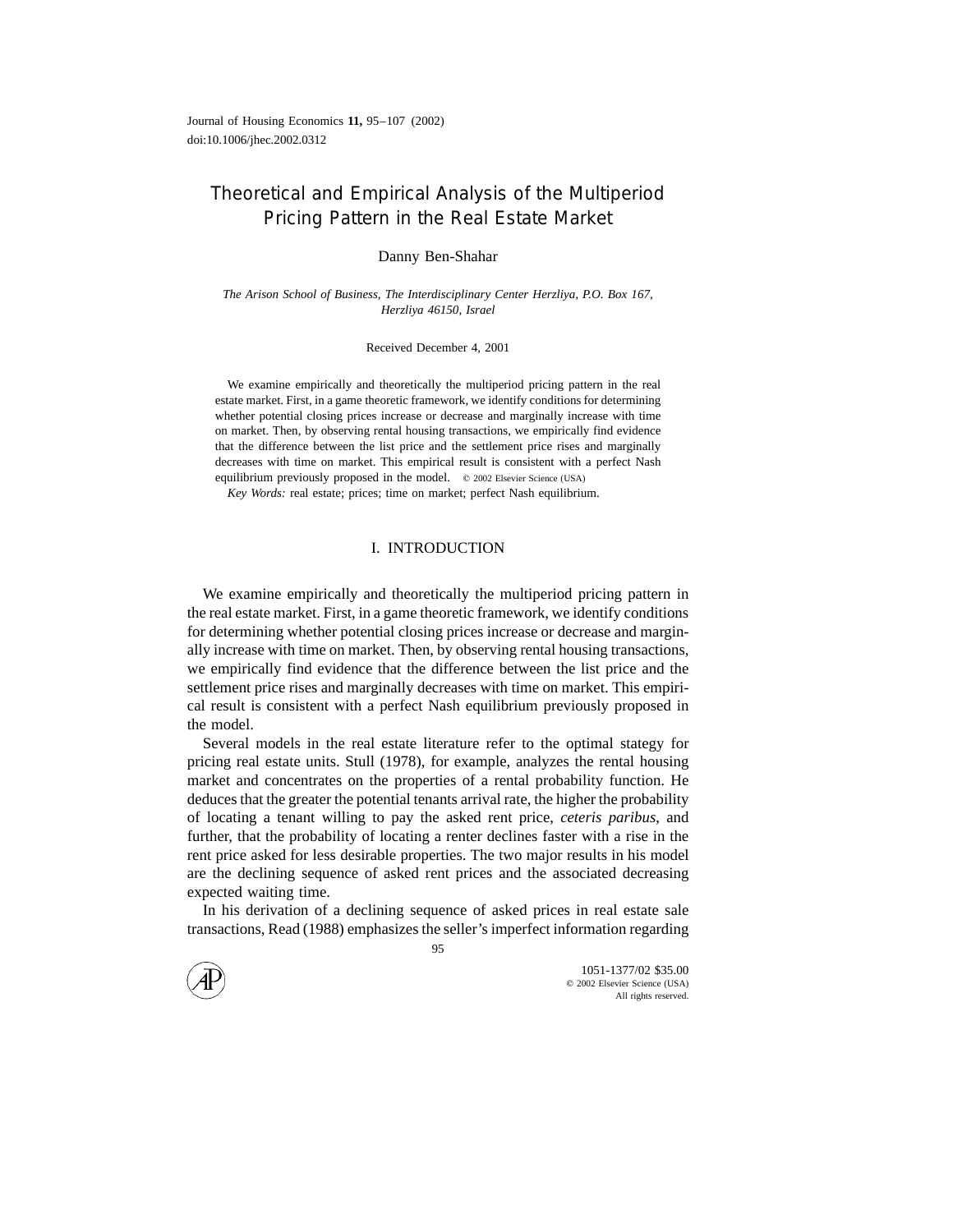the housing quality. He numerically solves for the sequence of optimal asked prices, exogenously assuming a consumer arrival rate, a fixed sale period, and a maximum number of buyers. His simulation produces an optimal pricing schedule which, once again, decreases over time. The intuition underlying his result is that when a landlord fails to reach a match with a buyer—given the specific flow of shoppers—he concludes that his property is of lower quality and drops the price.

The empirical literature in the area provides evidence from real estate sale transactions.<sup>1</sup> It generally finds that the ratio of selling price to list price is inversely related to time on market.

In contrast to previous studies, we provide empirical evidence of pricing patterns in the rental housing market. Furthermore, we incorporate a game theoretic approach to analyze real estate pricing under a multiperiod framework.

We should note that while our theoretical framework may conceptually also include sale transactions (as well as transactions of a family of other goods<sup>2</sup>), we restrict our empirical attention to the rental of real estate.

We first construct a game theoretic framework where potential renters and a landlord interact in a multiperiod setup. At each period the seller encounters one potential renter, arbitrarily drawn from a set of possible renters, who distribute according to their willingness to pay for real estate services.

We examine the attained equilibrium under two settings: in the first (second) the landlord (a potential renter) provides a price offer to which a potential renter (the landlord) may agree or disagree. If a rejection occurs, the round is replayed in the subsequent period with a new arbitrary potential renter. The game terminates at the first period in which the price offered by one party is accepted by the other.

In general, conditions of perfect Nash equilibrium in mixed strategies require that the landlord's reservation price at any period be equal to the expected present value of his future reservation prices. Therefore, when the landlord is the first mover, the outcome of the equilibrium is a price that is declining (rising) and marginally increasing with time on market, if the conditional probability of a transaction is relatively low (high) and if the landlord is relatively patient (impatient).

If a potential renter is the first mover, however, then equilibrium closing prices never decrease with time on market. The specific price pattern in this case depends on the landlord's time preference factor and is independent of the conditional probability of realizing a transaction.

Our empirical test is conducted along the lines of Belkin *et al.* (1976), Janssen

<sup>1</sup>See Belkin *et al.* (1976), Janssen and Jobson (1980), Kang and Gardner (1989), and Yavas and Yang (1995).

<sup>2</sup>As implied by the setup of the model, our analysis may apply to every transacted good of which the actual market price may not be perfectly determined *ex ante* (e.g., a competitive price does not exist) and from which prices in future transactions of the seller will not be affected *ex post*.